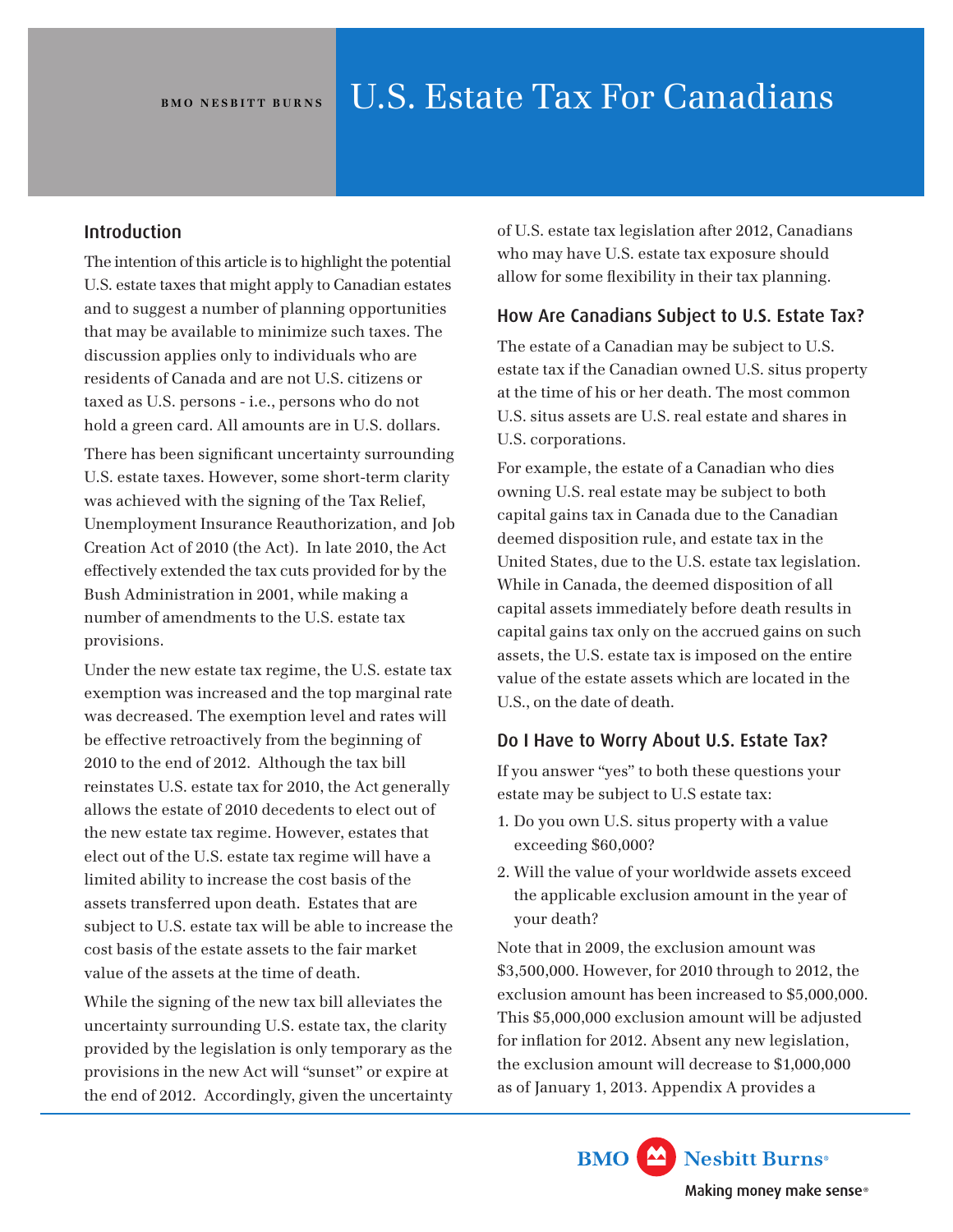breakdown of how to determine what constitutes world wide property and U.S. situs property for these purposes.

Although marital credits are available under the Canada-U.S. Tax Treaty for the transfer of assets at death to spouses, if you are married and you have arranged your affairs as a couple so that all of your combined property will pass to the surviving spouse on the first death, you also need to consider whether the combined value of your property will exceed these exclusion amounts. If so, even if on a first death there may be no U.S. estate tax liability, the estate of the spouse who is the last to die may have a U.S. estate tax liability.

This potential U.S. estate tax liability may be reduced or offset by credits and deductions available under Canadian and U.S. tax law, and under the Canada-U.S. Tax Treaty. However, even if no tax is payable, a U.S. estate tax return may still need to be filed.

Failure to file a U.S. return can result in a denial of treaty benefits and credits. The U.S. Internal Revenue Service (the *IRS*) has a right to request information from Canada Revenue Agency (the *CRA*) to enforce compliance with U.S. tax law. In addition, an estate, beneficiary or surviving joint owner may not be able to sell U.S. real property without proof that a U.S. estate tax return has been filed and the tax owing, if any, has been paid.

# How is U.S. Estate Tax Calculated? Are There Credits Available for Canadians?

U.S. estate tax is calculated in two stages:

1. The value of the *taxable estate*, which is the fair market value of the U.S. situs property is multiplied by a marginal tax rate, which in 2011 and 2012 ranges from 18% to 35%. The 35% rate is applicable for taxable estate assets with a value over \$500,000. If there is no new US estate tax legislation, the maximum rate applicable for US estate tax purposes will increase to 55% as of January 1, 2013.

2. The sum obtained from the foregoing calculation is then reduced by an estate tax credit called the unified credit. The Internal Revenue Code provides for a minimum unified credit of \$13,000, but it may be increased under the Canada-US Tax Treaty (the Treaty). The Treaty allows Canadian residents to benefit from the unified credit available to U.S. citizens on the proportion of the value of their U.S. estate assets vis a vis the value of their worldwide assets. For example, if the value of a Canadian resident's U.S. assets represented 20% of the value of his or her worldwide assets, he or she would be entitled to 20% of the unified credit available to U.S. citizens. In this manner, Canadian residents are entitled to a *pro-rated unified credit*. For 2011 and 2012, the Treaty would protect Canadians who have worldwide assets that do not exceed U.S. \$5 million in value.

The Treaty also provides a marital credit if the U.S. situs assets are left to a surviving spouse. The marital credit is equal to the unified credit (in our example, an additional 20% of the unified credit available to U.S. citizens would be applied in calculating U.S. estate tax).

# Planning Ideas for U.S. Estate Tax

## *1. Use professional advisors such as a taxation lawyer or accountant with cross-border expertise*

It is essential to obtain professional advice to assess your potential exposure to U.S. estate tax, and determine what planning opportunities exist that are appropriate to your unique circumstances. Cross-border tax planning involves many complex legal issues including U.S. and Canadian tax law, how they interact, and the application of the Canada-U.S. Tax Convention. Usually a minimum of two professionals are required, one with U.S and one with Canadian tax expertise, and ideally both should have experience dealing with Canada/U.S. cross-border issues.

> **BMO** Nesbitt Burns Making money make sense®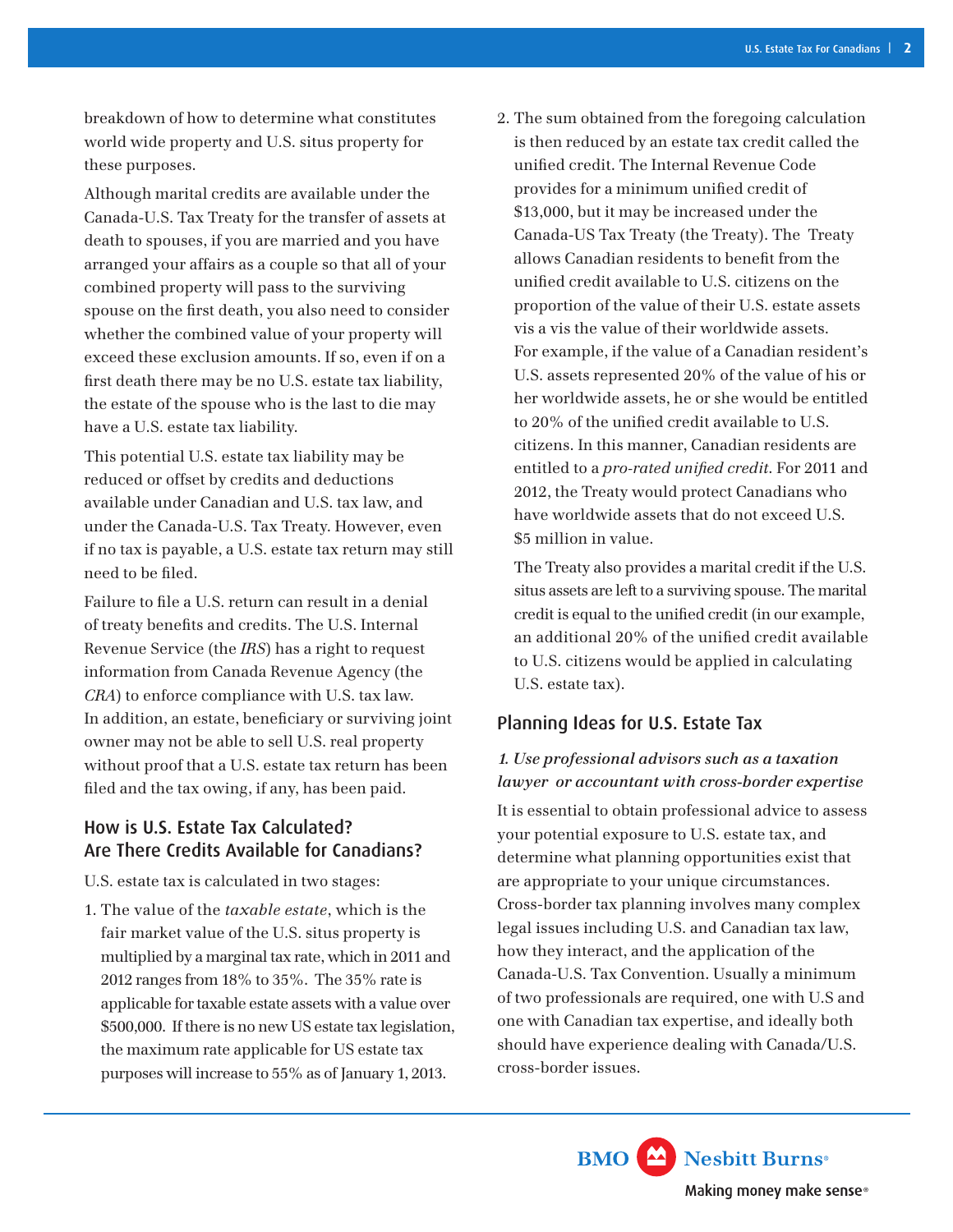### *2. Transfer property from one spouse to another*

A transfer of property between spouses during their lifetime may reduce or eliminate the potential U.S. estate tax on the death of the first spouse by maximizing the pro-rated unified credit and applicable marital credits. This can be combined with the use of spousal trusts as discussed below to further reduce or eliminate the potential U.S. estate tax on the death of the surviving spouse.

Generally transfers of property from one spouse to the other take place on a rollover basis in Canada and the income from the property must continue to be reported by the same spouse as before the transfer. Gifts to a spouse of U.S. real estate or tangible personal property located in the U.S. may be subject to U.S. gift tax.

## *3. Mutual, or, reciprocal spousal trusts to reduce the estate of the surviving spouse*

Each spouse can create a trust for the other in his or her Will. This can reduce or eliminate the U.S. estate tax on the death of the surviving spouse by reducing the value of the U.S. situs property and world wide estate on the second death. The value of property left in a qualifying trust created by Will for the benefit of the surviving spouse may be subject to U.S. estate tax only once, on the death of the first spouse when the marital credit may be available. To qualify for this special treatment under U.S. law a number of conditions must be met. A review of the terms of the spousal trust in the Will by a U.S. professional is critical to this strategy. The trust may also qualify for the spousal rollover for capital gains tax under Canadian rules.

#### *4. Use of a Qualifying Domestic Trust*

Where property from the estate is transferred to a Qualifying U.S. Domestic Trust, commonly referred to as a "Q-Dot", the U.S. marital deduction is available to eliminate the tax on the death of the first spouse. To qualify as a Q-Dot, at least one trustee must be a U.S. citizen or a U.S.

bank (note that in certain circumstances at least one trustee must be a U.S. bank) and the surviving spouse must be the sole beneficiary during his or her lifetime. Under Canadian income tax rules, a Q-Dot may also be eligible for the spousal rollover for capital gains tax arising on the death of the first spouse.

This strategy only delays the timing of the U.S. estate tax liability until the death of the surviving spouse. In addition, it exposes the growth in the value of the asset to future estate tax, so in some cases it may be preferable to pay the estate tax on the first death. However, it may be available as a last resort after the death of the first spouse if no other planning has been done. It is possible to build flexibility into the individual's Will to provide for the possibility of a Q-Dot if it is determined by the executors to be necessary at the time. As previously noted above, a review of the terms of the Q-Dot by a U.S. professional is critical to this strategy.

#### *5. Life insurance*

Life insurance can be used to fund the U.S. estate tax liability in appropriate circumstances. Life insurance issued on the life of the Canadian individual will not be U.S. situs property even if the policy is issued by a U.S. entity. In addition, the value of the death benefit can be excluded from the deceased's world wide property if the deceased did not own the policy. For this reason, it may be advantageous to transfer ownership of the life insurance to a trust or to another person to avoid reducing the available pro-rated unified credit and marital credit.

#### *6. Use a Canadian holding company*

The use of a Canadian holding company to own U.S. issued securities will shelter these assets from U.S. estate tax. This is because on the death of the individual shareholder, the company, not the individual, owns the relevant U.S. property.

> **BMO** Nesbitt Burns Making money make sense®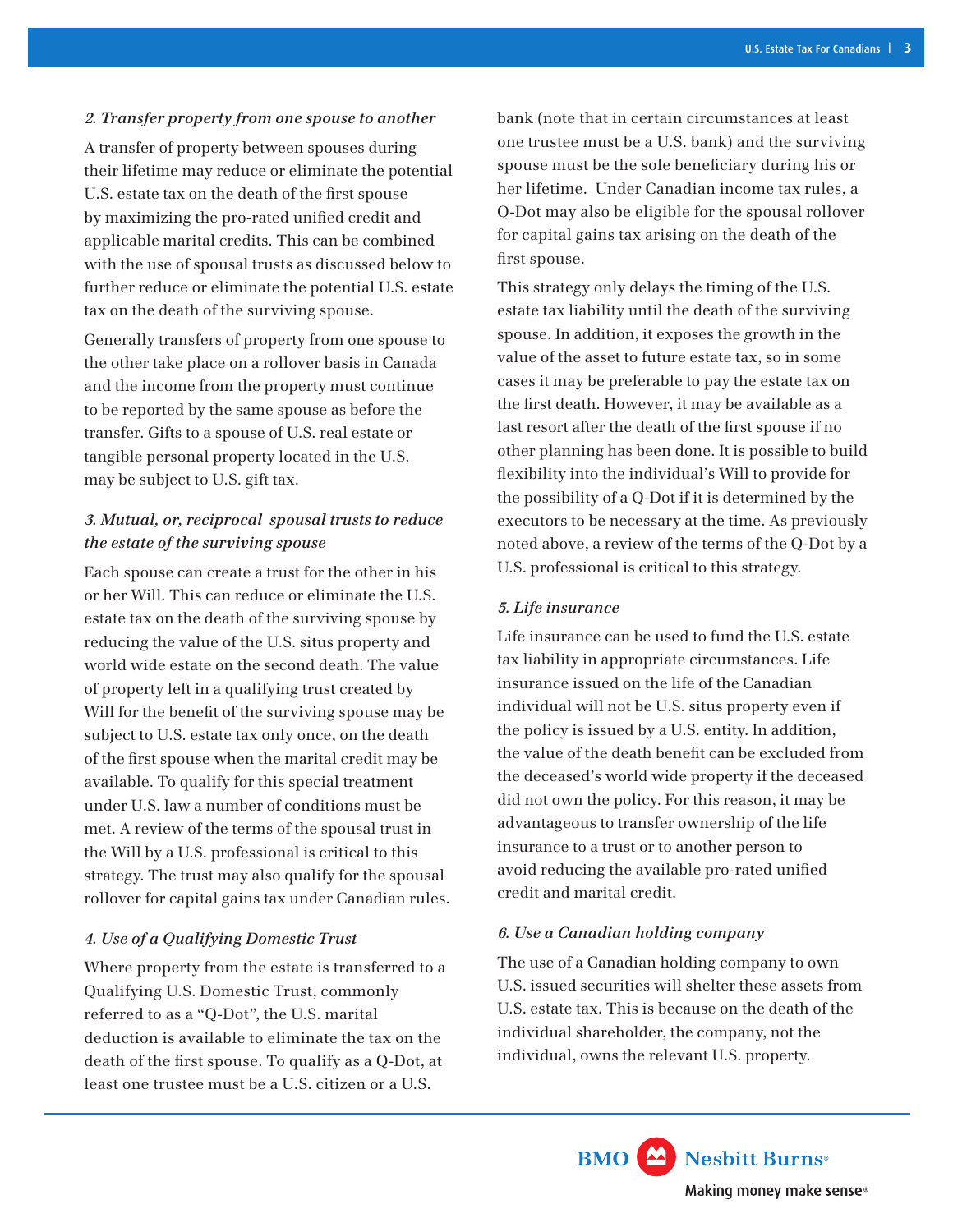The cost and inconvenience of holding U.S. investments in a company must also be balanced against the potential U.S. estate tax savings. Expenses will include the cost of incorporation, and the legal, accounting, and other expenses required to implement this strategy and maintain the company. The rate of tax on foreign source income earned through a holding company may be higher than if the foreign investments are held personally. In addition, the administration of your estate may become more complex and costly. A holding company is usually wound up in the first year after death in order to prevent the potential double tax that can result from the use of a holding company.

The transfer of U.S. securities to a Canadian holding company can be affected on a tax-deferred basis under Canadian and U.S. rules, although certain tax elections need to be professionally prepared and filed. However, there are U.S. anti-avoidance rules that may permit the IRS in some cases, to *look through* corporate ownership where property has been transferred to a company. Therefore professional advice should be sought prior to utilizing this planning strategy.

The use of a single purpose Canadian holding company to hold U.S. real estate was a popular planning technique in the past. This was due to a former CRA administrative policy that stated that shareholders of single purpose Canadian holding companies holding U.S. real property would not be assessed taxable benefits in Canada for their personal use of the real estate owned by their corporations. However, as of 2005, the CRA changed its administrative policy, and began to assess such shareholders for the taxable benefits arising from their use of the real property held by their corporations. As a result of this change in policy, the use of a single purpose Canadian holding company to hold U.S. real property is no longer the preferred planning vehicle.

#### *7. Invest in U.S. market through mutual funds*

Recent statements issued by the IRS suggest that U.S. investments held through Canadian mutual funds, will not be considered U.S. situs property for U.S. estate tax purposes. Therefore, investing in the U.S. market through Canadian mutual funds can be a viable U.S. estate tax planning strategy.

#### *8. U.S. Real Estate - Use of a non-recourse mortgage*

A non-recourse mortgage on U.S. real property reduces the value of U.S. situs property on a dollar for dollar basis. The borrower under a non-recourse mortgage, has no personal liability and the lender can only look to the real property to enforce payment. This type of funding may be difficult to obtain from a commercial lender and may result in non-deductible interest charges.

#### *9. Wait and see & other planning opportunities*

A number of other planning opportunities may be available, depending on the individual's circumstances. One option may be to 'wait and see' how future changes to U.S. estate tax may affect your estate. Given the current uncertainty, and depending on your age, health and potential liability, you may want to adopt a 'wait and see' attitude for the present and monitor the situation over the next few years.

### How BMO Nesbitt Burns can Help

Your BMO Nesbitt Burns Investment Advisor can discuss your investment objectives and how they may impact your potential exposure to U.S. estate tax. Your Investment Advisor can also introduce you to one of our Estate & Insurance Advisors, and professionals who have expertise in Canada/U.S. cross-border tax and estate planning.

> **BMO** Nesbitt Burns Making money make sense®